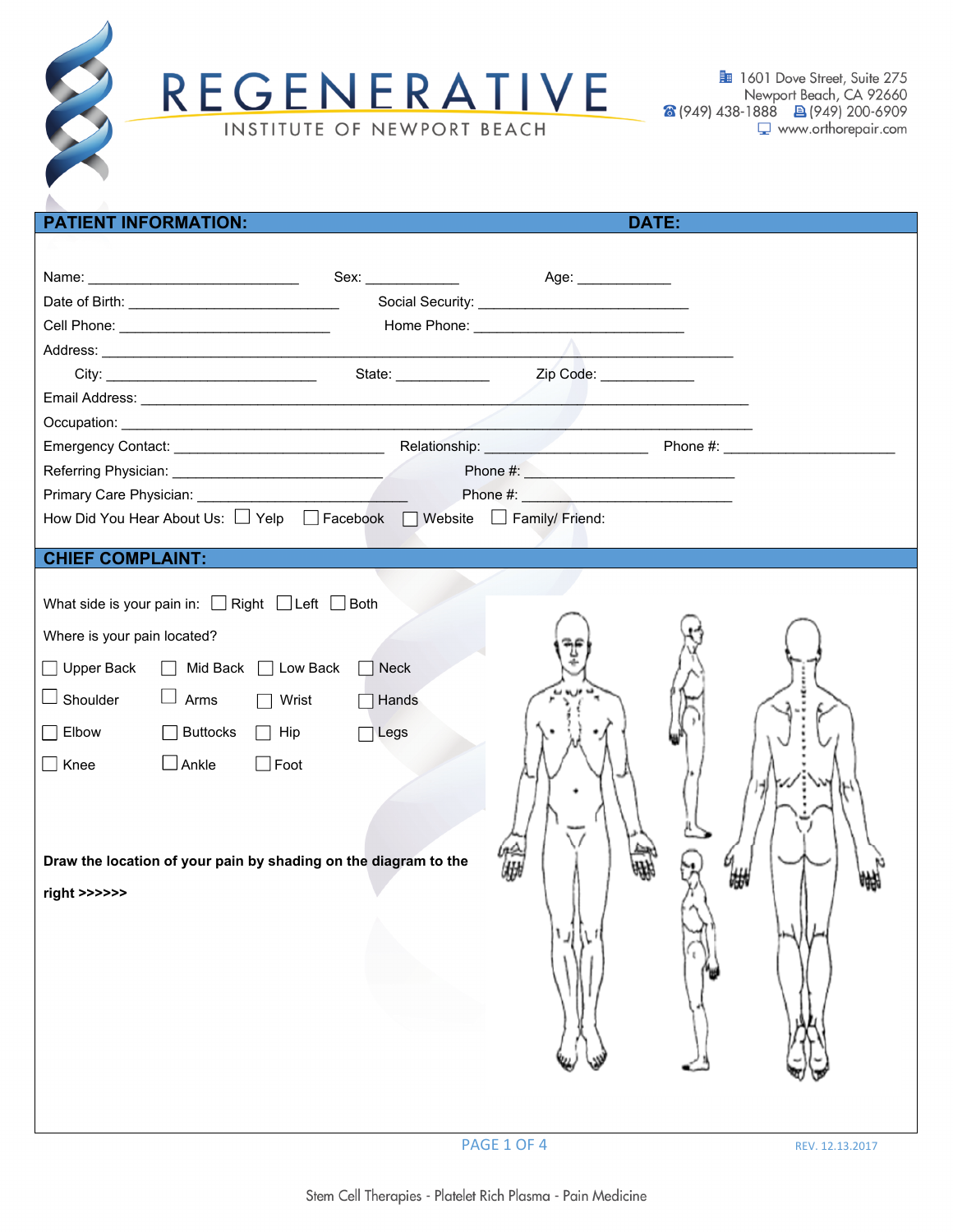## **Patient Name:\_\_\_\_\_\_\_\_\_\_\_\_\_\_\_\_\_\_\_\_\_\_\_\_\_\_\_\_\_\_\_\_\_\_\_\_\_\_\_\_\_\_\_\_\_\_\_\_\_\_\_\_\_\_\_\_\_\_\_\_\_\_\_\_\_\_\_\_**

| <b>HISTORY OF PRESENT ILLNESS:</b>                                                               |                                                                                                                                                                                                                                |  |  |  |  |
|--------------------------------------------------------------------------------------------------|--------------------------------------------------------------------------------------------------------------------------------------------------------------------------------------------------------------------------------|--|--|--|--|
| How long have you noticed the pain?<br>Weeks<br>_Days                                            | Months<br>Years                                                                                                                                                                                                                |  |  |  |  |
| The pain is described as: $\Box$ Constant<br>Intermittent<br>$\Box$ Unchanged<br>Worse<br>Better |                                                                                                                                                                                                                                |  |  |  |  |
| Describe your pain:<br>Sharp-Shooting<br>$\Box$ Tingling<br>Burning                              | Numbness<br>Pinprick                                                                                                                                                                                                           |  |  |  |  |
| Stabbing<br>Deep-Pressure<br>Tightness                                                           | Spasms<br>Throbbing                                                                                                                                                                                                            |  |  |  |  |
| Aching<br>Tender                                                                                 | Other: the contract of the contract of the contract of the contract of the contract of the contract of the contract of the contract of the contract of the contract of the contract of the contract of the contract of the con |  |  |  |  |
| Rate your USUAL pain: (circle)                                                                   |                                                                                                                                                                                                                                |  |  |  |  |
| Worst pain<br>Moderate pain<br>No pain<br>imaginable                                             |                                                                                                                                                                                                                                |  |  |  |  |
|                                                                                                  |                                                                                                                                                                                                                                |  |  |  |  |
| $\Omega$<br>$\overline{2}$<br>3<br>5<br>4<br>6                                                   | 7<br>8<br>9<br>10                                                                                                                                                                                                              |  |  |  |  |
| Was there any injury/event that caused your pain?<br>$\Box$ No                                   |                                                                                                                                                                                                                                |  |  |  |  |
| Any prior injury or pain to the areas indicated above? $\Box$ No<br>⊔                            |                                                                                                                                                                                                                                |  |  |  |  |
| Have you had surgery on any of the areas indicated above? $\Box$ No                              |                                                                                                                                                                                                                                |  |  |  |  |
|                                                                                                  |                                                                                                                                                                                                                                |  |  |  |  |
|                                                                                                  |                                                                                                                                                                                                                                |  |  |  |  |
|                                                                                                  |                                                                                                                                                                                                                                |  |  |  |  |
|                                                                                                  |                                                                                                                                                                                                                                |  |  |  |  |
| <b>TREATMENTS &amp; EVALUATIONS</b>                                                              |                                                                                                                                                                                                                                |  |  |  |  |
| <b>Check Previous Evaluations:</b><br>$\Box$ CT<br>MRI<br>$\Box$ X-Ray<br>$\blacksquare$ EMG     | Bone Scan<br>Blood/ Laboratory                                                                                                                                                                                                 |  |  |  |  |
| <b>TENS</b><br>Check Previous Treatment (s): □ Physical Therapy<br>Acupuncture<br>Chiropractor   |                                                                                                                                                                                                                                |  |  |  |  |
| Exercise<br>Massage<br><b>Heating Pad</b><br>Ice                                                 |                                                                                                                                                                                                                                |  |  |  |  |
| Medications<br>Surgery<br>Injections<br>Epidurals<br>Please List the BEST Treatment(s):          |                                                                                                                                                                                                                                |  |  |  |  |
|                                                                                                  |                                                                                                                                                                                                                                |  |  |  |  |
|                                                                                                  |                                                                                                                                                                                                                                |  |  |  |  |
|                                                                                                  |                                                                                                                                                                                                                                |  |  |  |  |
| <b>ALLERGIES:</b><br>No Known Allergies                                                          |                                                                                                                                                                                                                                |  |  |  |  |
| <b>Medication / Food</b>                                                                         | <b>Reaction</b>                                                                                                                                                                                                                |  |  |  |  |
|                                                                                                  |                                                                                                                                                                                                                                |  |  |  |  |
|                                                                                                  |                                                                                                                                                                                                                                |  |  |  |  |
|                                                                                                  |                                                                                                                                                                                                                                |  |  |  |  |
|                                                                                                  |                                                                                                                                                                                                                                |  |  |  |  |
|                                                                                                  |                                                                                                                                                                                                                                |  |  |  |  |
|                                                                                                  |                                                                                                                                                                                                                                |  |  |  |  |
|                                                                                                  |                                                                                                                                                                                                                                |  |  |  |  |
|                                                                                                  |                                                                                                                                                                                                                                |  |  |  |  |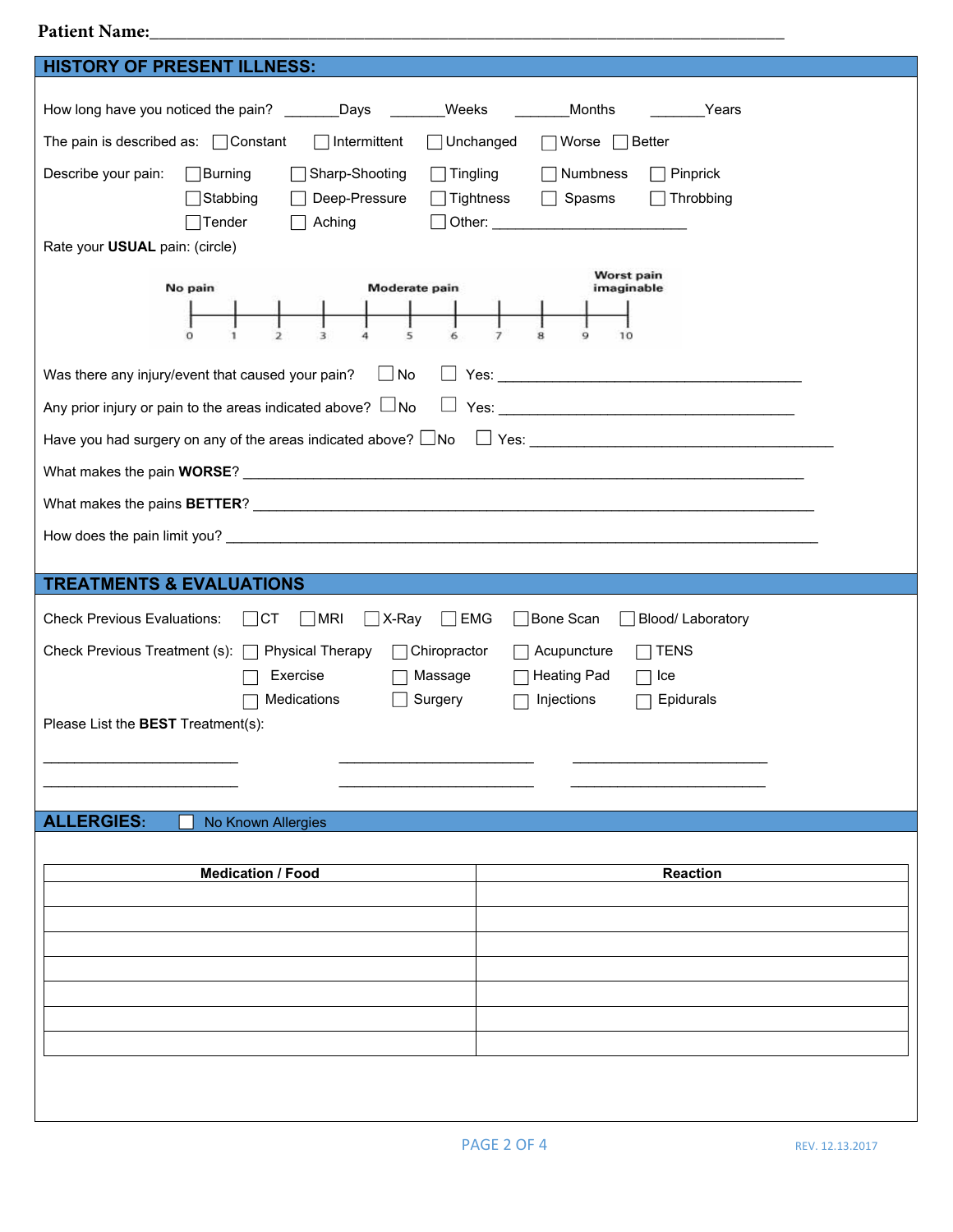## Patient Name:

| <b>SOCIAL HISTORY:</b><br>Can you dress yourself?<br>$\vert$   Yes $\vert$   No<br>Alcohol Use: None   Occasional   Daily<br>Smoking: No Quit   Yes: Packs per day: _______ Number of years: ______<br>Recreational Substances: □ No<br><b>MEDICAL HISTORY:</b><br>No Known Medical History<br>Please check medical conditions:<br>Arthritis<br><b>Bleeding Disorder</b><br>$\Box$ Diabetes<br>Depression<br>Cancer: _____________________<br><u>Dother: ___________________________</u><br>High Blood Pressure   High Cholesterol<br>□ Osteoporosis<br><b>Heart Disease</b> |  |  |  |  |  |  |
|------------------------------------------------------------------------------------------------------------------------------------------------------------------------------------------------------------------------------------------------------------------------------------------------------------------------------------------------------------------------------------------------------------------------------------------------------------------------------------------------------------------------------------------------------------------------------|--|--|--|--|--|--|
|                                                                                                                                                                                                                                                                                                                                                                                                                                                                                                                                                                              |  |  |  |  |  |  |
| <b>SURGICAL HISTORY:</b><br>No Past Surgical History<br>Please list any surgical procedures:<br>Hospital<br>Year<br><b>Surgery</b><br><b>Doctor</b><br><b>FAMILY HISTORY:</b><br>Arthritis<br><b>Bone Disease</b><br>Heart Disease<br>Diabetes<br>Cancer: and the contract of the contract of the contract of the contract of the contract of the contract of the contract of the contract of the contract of the contract of the contract of the contract of the contract of th<br>Mother: _______ years old<br>Healthy<br>Father: ________ years old<br>Healthy            |  |  |  |  |  |  |
|                                                                                                                                                                                                                                                                                                                                                                                                                                                                                                                                                                              |  |  |  |  |  |  |
|                                                                                                                                                                                                                                                                                                                                                                                                                                                                                                                                                                              |  |  |  |  |  |  |
| <b>CURRENT MEDICATIONS &amp; DOSAGES:</b><br>No Current Medication<br>List all medications you are currently taking including over-the-counter, herbs, vitamins, and dietary supplements:                                                                                                                                                                                                                                                                                                                                                                                    |  |  |  |  |  |  |
| <b>Medication Name</b><br><b>Prescribing Doctor</b><br><b>Dose</b><br><b>Frequency</b>                                                                                                                                                                                                                                                                                                                                                                                                                                                                                       |  |  |  |  |  |  |
|                                                                                                                                                                                                                                                                                                                                                                                                                                                                                                                                                                              |  |  |  |  |  |  |
|                                                                                                                                                                                                                                                                                                                                                                                                                                                                                                                                                                              |  |  |  |  |  |  |
|                                                                                                                                                                                                                                                                                                                                                                                                                                                                                                                                                                              |  |  |  |  |  |  |
|                                                                                                                                                                                                                                                                                                                                                                                                                                                                                                                                                                              |  |  |  |  |  |  |
|                                                                                                                                                                                                                                                                                                                                                                                                                                                                                                                                                                              |  |  |  |  |  |  |
|                                                                                                                                                                                                                                                                                                                                                                                                                                                                                                                                                                              |  |  |  |  |  |  |